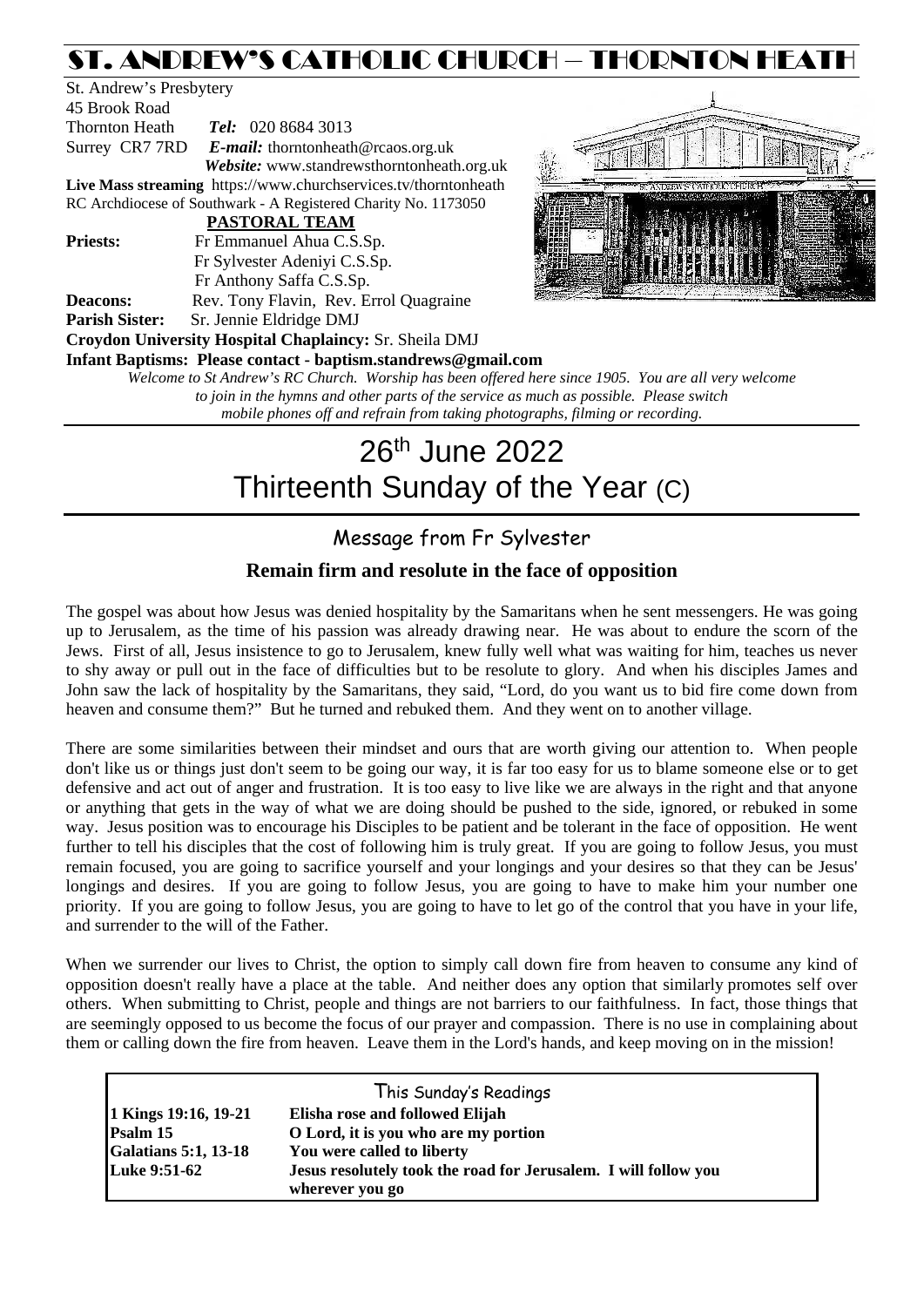Diary for the Week

|                                |                    | <b>DIUTY FOR THE WEEK</b>              |                                    |
|--------------------------------|--------------------|----------------------------------------|------------------------------------|
| Sunday 26 <sup>th</sup> June   |                    | 6.00pm (Saturday) First Mass of Sunday | Our Lady of Africa - Thanksgiving  |
| $13^{th}$ Sunday of the Year   | 9.30am             | Mass                                   | Kathleen Carrapiett RIP Anniv      |
|                                | 11.30am            | Mass                                   | Mary Badu & Family - Special       |
|                                | 4.00pm             | <b>Confirmation session</b>            | Intentions                         |
|                                | 6.00 <sub>pm</sub> | <b>Mass</b>                            | For the people of the parish       |
|                                | $7.00 - 9.00$ pm   | <b>Charismatic Prayer Group</b>        |                                    |
| Monday 27th June               | 7.30am             | <b>Mass</b>                            | Gilda Margaret James RIP Anniv     |
|                                | 10.00am            | <b>Funeral Mass -</b>                  | Varkey Mariyam RIP Anniv           |
|                                |                    | <b>Patrick Byrne RIP</b>               |                                    |
|                                | $7.00 - 9.00$ pm   | <b>Parish Surgery</b>                  |                                    |
| Tuesday 28 <sup>th</sup> June  | 7.30am             | <b>Mass</b>                            | Cecil Lobo RIP Anniv               |
|                                | 10.00am            | <b>Funeral Mass</b>                    | <b>Maureen Patient RIP</b>         |
| Wednesday 29th June            | 7.30am             | <b>Mass</b>                            | Jonathan Nviri RIP 1st Anniv       |
| <b>Holyday of Obligation</b>   | 10.00am            | Mass                                   | Professor John Ssali RIP 1st Anniv |
| St Peter & St Paul,            | 7.30pm             | <b>Legion of Mary (hall)</b>           |                                    |
| <b>Apostles</b>                | 8.00pm             | <b>Mass</b>                            |                                    |
| Thursday 30 <sup>th</sup> June | 7.30am             | Mass                                   | <b>Bernie Gannon RIP</b>           |
|                                | 10.00am            | Mass                                   | Justice Edu RIP Birthday           |
| Friday $Ist$ July              | 7.30am             | <b>Mass</b>                            | Fr Edward Mostyn (F)               |
|                                | 10.00am            | Mass                                   | <b>Joseph Menezes RIP</b>          |
|                                | $10.30 - 12$ noon  | <b>Adoration</b>                       |                                    |
|                                | 6.30pm             | <b>Brownies/Guides (hall)</b>          |                                    |
|                                | 7.00pm             | <b>Divine Mercy Prayers</b>            |                                    |
| Saturday $2^{nd}$ July         | 9.30am             | Mass                                   | Fr Adolfo Pacheco RIP              |
|                                | $10.00 - 10.30$ am | <b>Confessions</b>                     |                                    |
|                                | 10.00am            | <b>Safeguarding session</b>            |                                    |
|                                | $5.00 - 5.30$ pm   | <b>Confessions</b>                     |                                    |
|                                | 6.00 <sub>pm</sub> | <b>First Mass of Sunday</b>            | Ryan Townsend - Wellbeing          |
| Sunday 3rd July                | 9.30am             | Mass                                   | Algie Alexander RIP                |
| $14^{th}$ Sunday of the Year   | 11.30am            | <b>Mass</b>                            | For the people of the parish       |
|                                | 4.00pm             | <b>Confirmation session</b>            |                                    |
|                                | 6.00 <sub>pm</sub> | Mass                                   | Mary Donnelly (F)                  |
|                                | $7.00 - 9.00$ pm   | <b>Charismatic Prayer Group</b>        |                                    |

Church cleaners: this week: Fifi's Group, next week: Sancho's Dusters

## St. Andrew's Parish Notices

### **FACEMASKS**

Please can we ask you to continue to use a face covering if you are able to and to use the hand sanitiser when entering Church.

## **SECOND COLLECTION THIS WEEKEND - 26TH JUNE – PETER'S PENCE**

The collection this weekend 26<sup>th</sup> June is for Peter's Pence. Peter's Pence: by reason of the bond of unity and charity, the bishops of the Church, with their people join together to produce those means which the Holy Father and the Apostolic See need to exercise works of mercy and charity and its service of the Universal Church. The faithful's offerings to the Holy Father are destined to church needs, humanitarian initiatives and social promotion projects, as well as to the support of the Holy See. The Pope, being pastor of the whole Church, is attentive to the material needs of poor dioceses, religious institutes and faithful in grave difficulties: the poor, children, the elderly, those marginalised and the victims of war and natural disasters. Concrete aid is thus made available to bishops or dioceses in need, to Catholic education, assistance, to refugees, and immigrants etc.

With apologies for the mix-up of dates - in last week's newsletter we gave the date of Wednesday 29<sup>th</sup> June.

#### **CHILDREN'S LITURGY**

The Children's Liturgy has resumed on Sundays during 9.30am Mass, term-time only. Children who have not received their First Holy Communion and their parents are welcome to come into the hall for the Children's Liturgy session. Parents must stay for safeguarding reasons, whilst the volunteers await their DBS. We look forward to welcoming you where we spend time getting to know each other and learning about Jesus. We would welcome any volunteers who are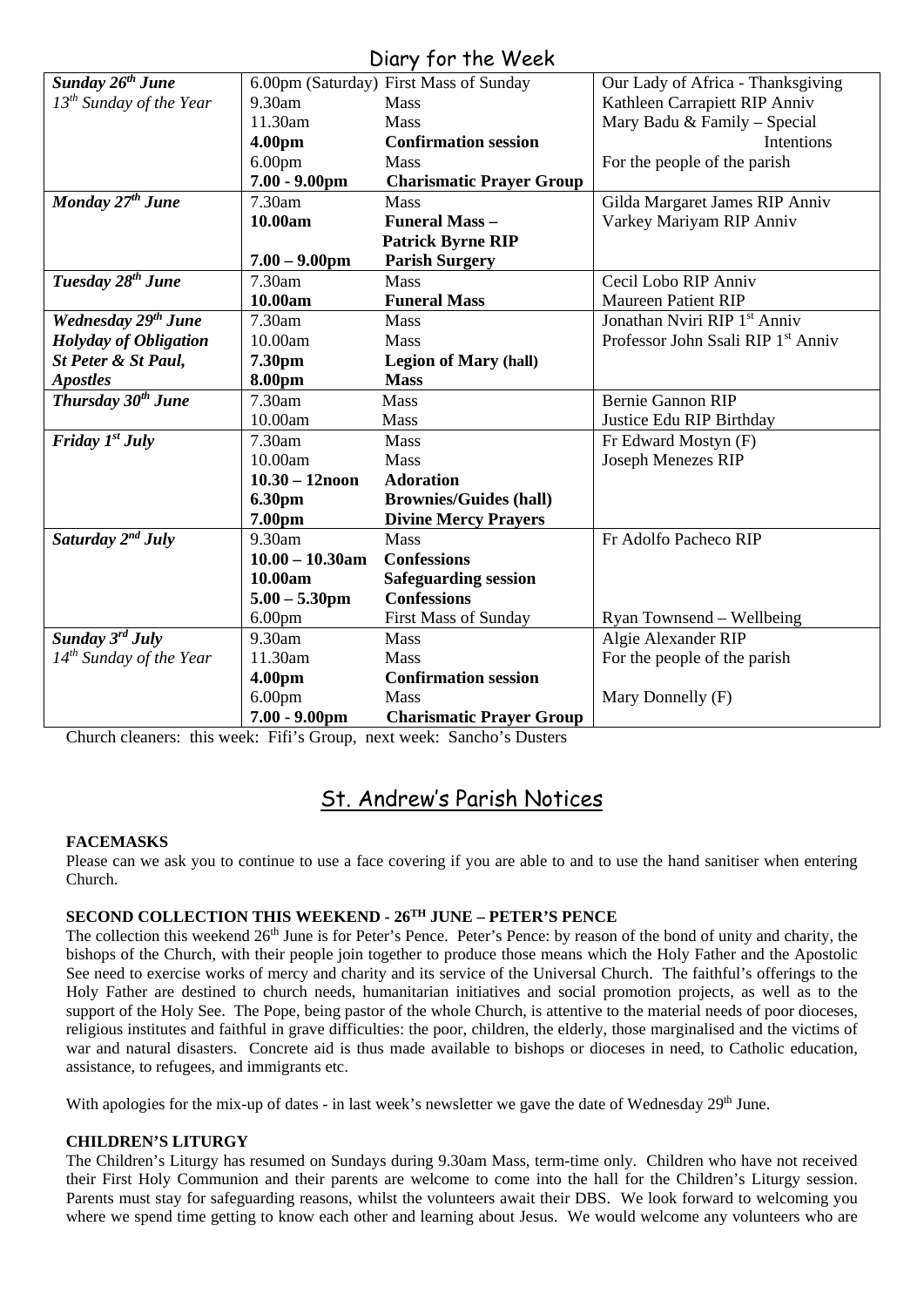able to help run the sessions with another helper, set up the hall and tidy up afterwards. If you can help please let one of the leaders know, thank you.

#### **CONFIRMATION GROUP: CAKE SALE**

You are all invited to join our Confirmation candidates after the 9.30am Mass in the hall this Sunday 26th June, for a cake sale. As part of the Confirmation programme this year, our candidates are raising money for the following two charities:

- Save the Children We exist for children. To make their world a better place. To help them learn, grow and become who they want to be.
- Mind We provide [advice and support](https://www.mind.org.uk/information-support/) to empower anyone experiencing a mental health problem. We [campaign](https://www.mind.org.uk/news-campaigns/campaigns/) to improve services, raise awareness and promote understanding.

So please do join them in the hall to help raise money for these worthy charities and to enjoy lots of cake and tea!

#### **ADORATION**

Please come in and spend some time in the presence of Our Lord in the Blessed Sacrament for Adoration every Friday from 10.30am – 12noon.

#### **DIVINE MERCY**

Please join us in the Church every Friday evening from 7pm for prayers. All are very welcome to attend.

#### **WEDNESDAY 29TH JUNE**

On this day, St Peter and St Paul, Apostles, is a Holyday of Obligation and there will be an extra Mass at 8.00pm.

#### **PARISH PASTORAL COUNCIL**

Message from Fr Emmanuel:

*"Thank you to all our parishioners who have agreed to become our new members for the group. Following our first meeting, I am happy to say that Jane Ritchie will be our new Chairperson, Stella Maduekwe will be our Vice Chairperson and Adele Rutledge will be the Secretary. I am grateful that you have all agreed to be a part of our new group and I and the Clergy look forward to working together with you all".*

#### **SAFEGUARDING**

The next Safeguarding drop in session will be on Saturday 2<sup>nd</sup> July between 10.30 and 12.30pm in the Presbytery. Volunteers who are applying for an online DBS and need their ID Verified are expected to attend on this date so that the PRS's can proceed with the ID verification Otherwise, your application will not be processed. If you have any difficulty attending on this date please email [thorntonheathsg1@safeguardrcaos.org.uk](mailto:thorntonheathsg1@safeguardrcaos.org.uk) to arrange a mutually convenient appointment. Every volunteer who helps with children and vulnerable adults in the parish *DOES NEED a valid DBS issued via the RC Diocese of Southwark.* Please email if you require to make a new DBS application.

A reminder to everyone that safeguarding children and vulnerable adults is everyone's responsibility in the parish and if you have any concerns about these matters please email as above and if there is an urgent concern please call 999.

#### **SECOND COLLECTION NEXT WEEK**

The second collection on 2<sup>nd</sup> and 3<sup>rd</sup> July will be for the Verona Fathers (Comboni Missionaries). This is a Mission Appeal and a member of their mission society will be here attending all Masses to give a talk about their work of the Church in the mission field.

#### **THE ROSARY GROUP**

The Rosary is prayed each weekday after the 10am Mass and Saturday 9.30am. All are very welcome to join.

#### **PARISH SURGERY**

Please come along if you need to see a member of the Clergy to our parish surgery on Monday evenings from 7.00 – 9.00pm, term-time only.

#### **REINSTATEMENT OF SUNDAY OBLIGATION**

In the Holy Sacrifice of the Mass, the Lord's Supper, the Lord Jesus entrusted to us the precious gift of Himself. With humility, we glory in being a Eucharistic people for whom attendance at Mass is essential. With effect from the Solemnity of Pentecost,  $5<sup>th</sup>$  June, the obligation to attend Sunday Mass is hereby restored. We now invite all Catholics who have not yet done so to return to attending Mass in person.